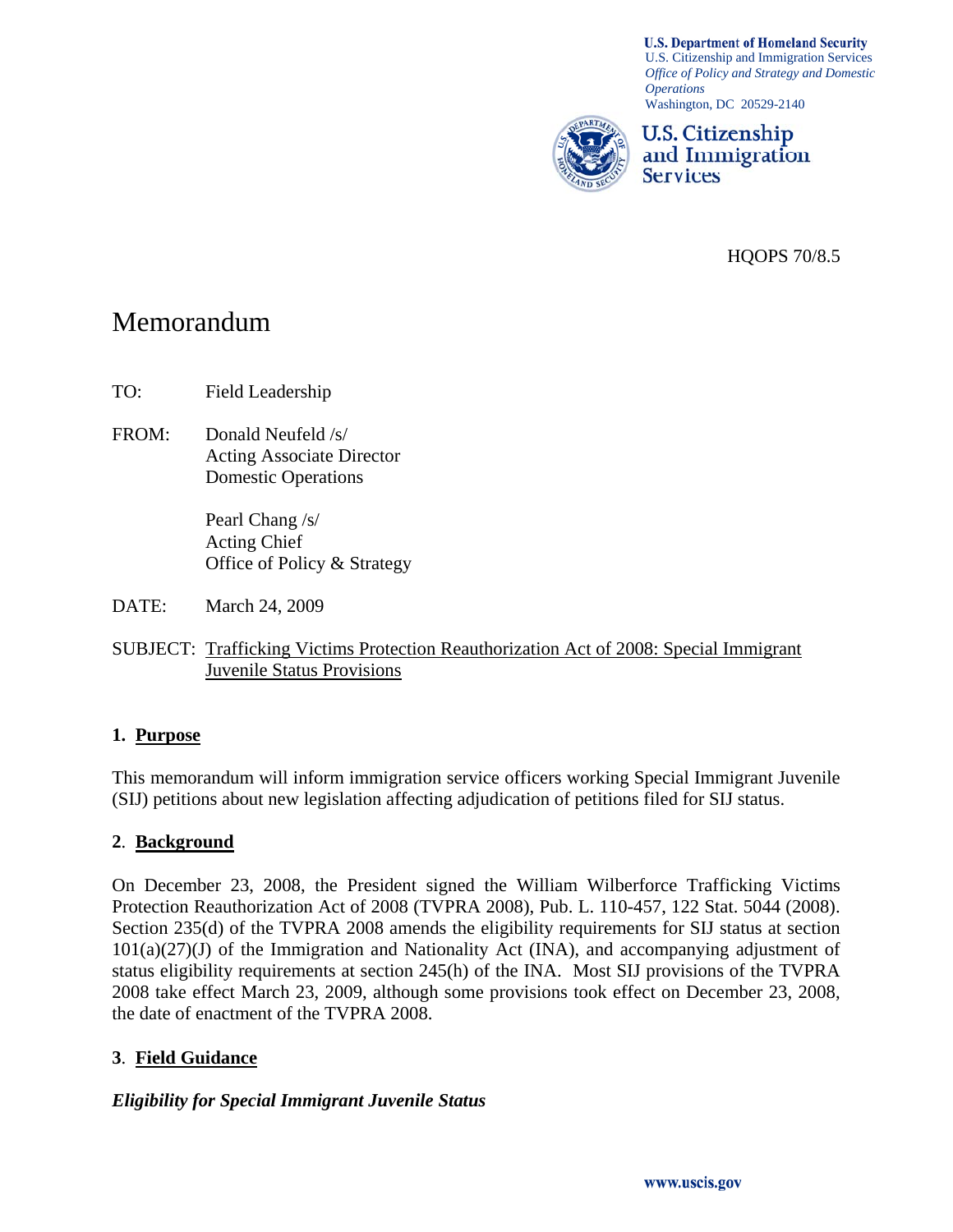Trafficking Victims Protection Reauthorization Act of 2008: Special Immigrant Juvenile Status Provisions

Page 2

The TVPRA 2008 amended the definition of a "Special Immigrant Juvenile" at section  $101(a)(27)(J)$  of the INA in two ways. First, it expanded the group of aliens eligible for SIJ status. An eligible SIJ alien now includes an alien:

- who has been declared dependent on a juvenile court;
- whom a juvenile court has legally committed to, or placed under the custody of, an agency or department of a State; or
- who has been placed under the custody of *an individual or entity appointed by a State or juvenile court.*

Accordingly, petitions that include juvenile court orders legally committing a juvenile to or placing a juvenile under the custody of an individual or entity appointed by a juvenile court are now eligible. For example, a petition filed by an alien on whose behalf a juvenile court appointed a guardian now may be eligible. In addition, section 235(d)(5) of the TVPRA 2008 specifies that, if a state or an individual appointed by the state is acting *in loco parentis*, such a state or individual is not considered a legal guardian for purposes of SIJ eligibility.

The second modification made by the TVPRA 2008 to the definition of special immigrant juvenile concerns the findings a juvenile court must make in order for a juvenile court order to serve as the basis for a grant of SIJ status. Previously, the juvenile court needed to deem a juvenile eligible for long term foster care due to abuse, neglect or abandonment. Under the TVPRA 2008 modifications, the juvenile court must find that the juvenile's *reunification with one or both of the immigrant's parents is not viable due to abuse, neglect, abandonment, or a similar basis found under State law*. In short, the TVPRA 2008 removed the need for a juvenile court to deem a juvenile eligible for long-term foster care and replaced it with a requirement that the juvenile court find reunification with one or both parents not viable. If a juvenile court order includes a finding that reunification with one or both parents is not viable due to *a similar basis found under State law*, the petitioner must establish that such a basis is similar to a finding of abuse, neglect, or abandonment. Officers should ensure that juvenile court orders submitted as evidence with an SIJ petition filed on or after March 23, 2009, include this new language.

A petitioner is still required to demonstrate that he or she has been the subject of a determination in administrative or judicial proceedings that it would not be in the alien's best interest to be returned to the alien's or parent's previous country of nationality or country of last habitual residence.

## *Age Requirements*

Section 235(d)(6) of the TVPRA 2008 provides age-out protection to SIJ petitioners. As of December 23, 2008, if an SIJ petitioner was a "child" on the date on which an SIJ petition was properly filed, U.S. Citizenship and Immigration Services (USCIS) cannot deny SIJ status to anyone, regardless of the petitioner's age at the time of adjudication. *Officers must now consider the petitioner's age at the time of filing to determine whether the petitioner has met the age requirement.* Officers must not deny or revoke SIJ status based on age if the alien was a child on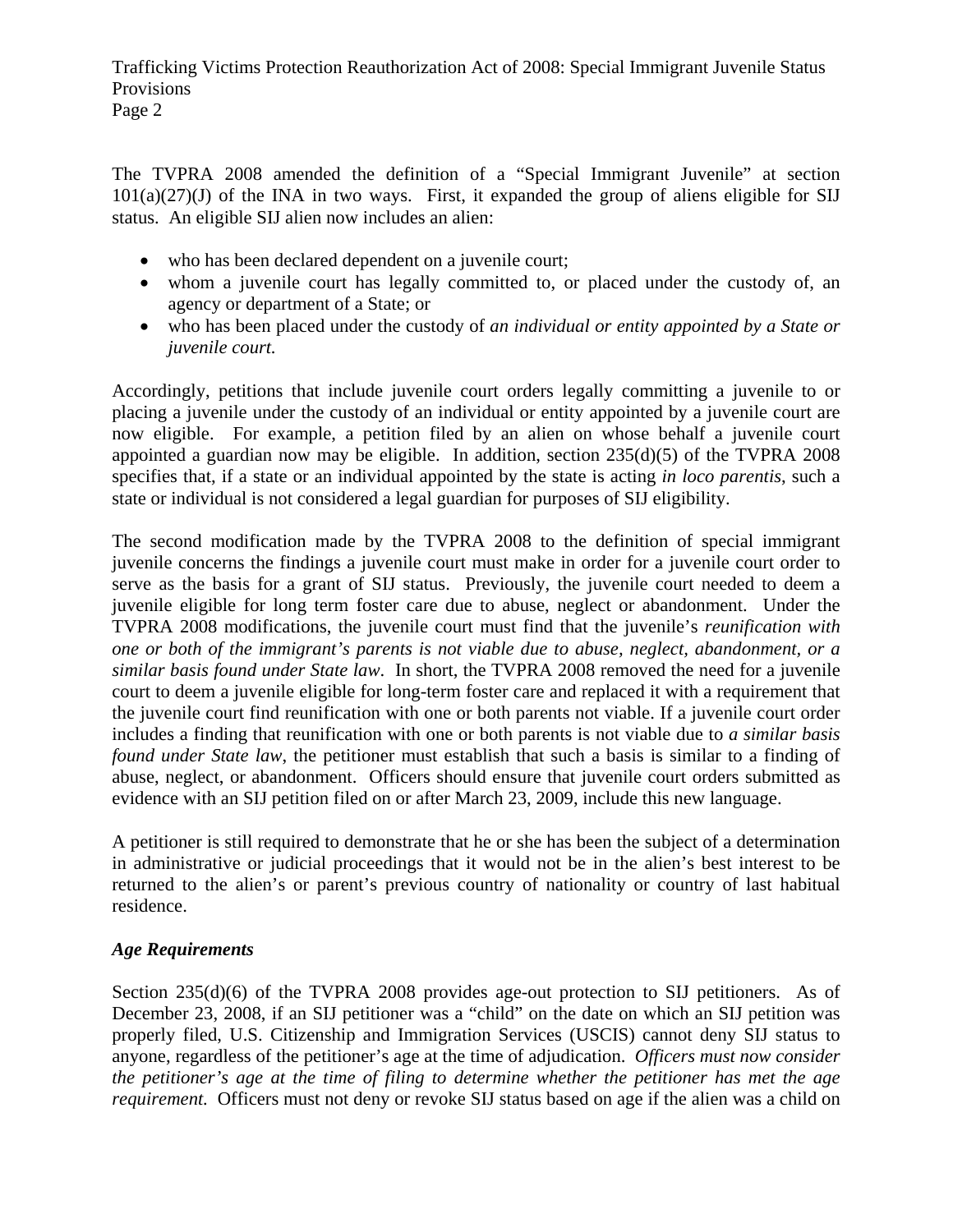Trafficking Victims Protection Reauthorization Act of 2008: Special Immigrant Juvenile Status Provisions Page 3

the date the SIJ petition was properly filed if it was filed on or after December 23, 2008, or if it was pending as of December 23, 2008. USCIS interprets the use of the term "child" in section  $235(d)(6)$  of the TVPRA 2008 to refer to the definition of child found at section  $101(b)(1)$  of the INA, which states that a child is an unmarried person under 21 years of age. The SIJ definition found at section  $101(a)(27)(J)$  of the INA does not use the term "child," but USCIS had previously incorporated the child definition at section  $101(b)(1)$  of the INA into the regulation governing SIJ petitions.

## *Consent*

The TVPRA 2008 also significantly modifies the two types of consent required for SIJ petitions.

#### Consent to the grant of SIJ status (previously express consent)

The TVPRA 2008 simplified the "express consent" requirement for an SIJ petition. *The Secretary of Homeland Security (Secretary) must consent to the grant of special immigrant juvenile status.* This consent is no longer termed "express consent" and is no longer consent to the dependency order serving as a precondition to a grant of SIJ status.

The consent determination by the Secretary, through the USCIS District Director, is an acknowledgement that the request for SIJ classification is bona fide. This means that the SIJ benefit was not "sought primarily for the purpose of obtaining the status of an alien lawfully admitted for permanent residence, rather than for the purpose of obtaining relief from abuse or neglect or abandonment." See H.R. Rep. No. 105-405, at 130 (1997). An approval of an SIJ petition itself shall be evidence of the Secretary's consent.

#### Specific consent

The TVPRA 2008 completely altered the "specific consent" function for those juveniles in federal custody. The TVPRA 2008 vests this function with the Secretary of Health and Human Services (HHS) rather than the Secretary of the Department of Homeland Security as previously delegated to Immigration and Customs Enforcement (ICE). In addition, Congress simplified the language to refer simply to "custody," not actual or constructive custody, as was previously delineated. However, the requirement remains that an SIJ petitioner need only seek specific consent if the SIJ petitioner seeks a juvenile court order determining or altering the SIJ petitioner's custody status or placement. If an SIJ petitioner seeks to obtain or obtains a juvenile court order that makes no findings as to the SIJ petitioner's custody status or placement, the SIJ petitioner is not required to have sought specific consent from HHS. Therefore, on or after March 23, 2009, *officers must ensure that juveniles in the custody of HHS obtained specific consent from HHS to juvenile court jurisdiction where the juvenile court order determines or alters the juvenile's custody status or placement*. USCIS will provide HHS guidance regarding adjudications of specific consent as soon as it is available.

Due to the complex nature and changing requirements of specific consent determinations, USCIS Headquarters (HQ) is temporarily assisting in making the determination on specific consent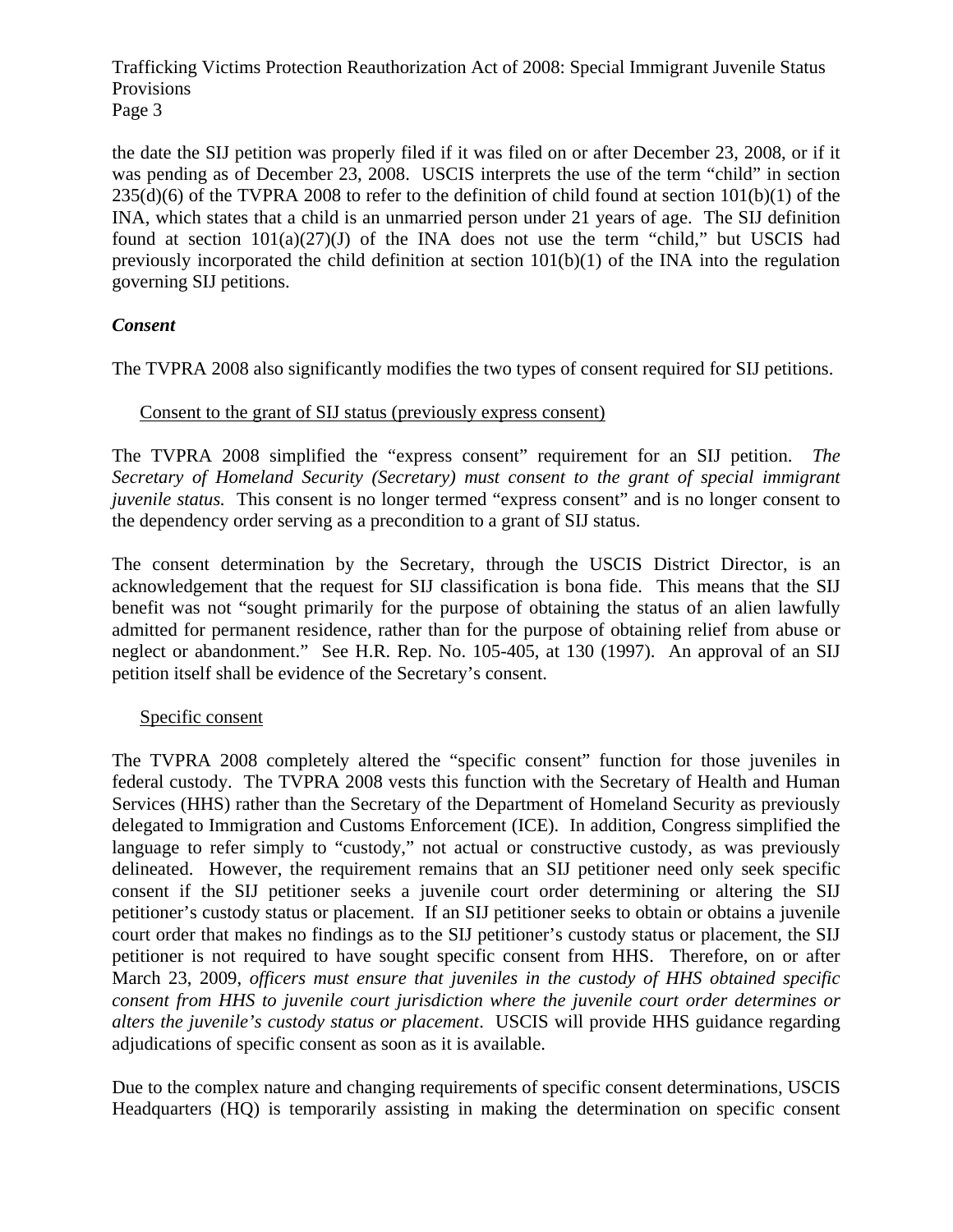Trafficking Victims Protection Reauthorization Act of 2008: Special Immigrant Juvenile Status Provisions Page 4

requirements. As outlined in the February 20, 2009 guidance email, Field Officers are instructed to forward certain documents to HQ for those SIJ petitions that may involve specific consent that are filed prior to March 23, 2009. HQ will notify the Field Office of the decision on specific consent. The Field Office will then complete adjudication of the petition. This temporary guidance providing HQ assistance with specific consent determinations will remain in effect until further notice.

## *Expeditious Adjudication*

Section 235(d)(2) of the TVPRA 2008 *requires USCIS to adjudicate SIJ petitions within 180 days of filing*. Field Offices need to be particularly aware of this new requirement and take measures locally to ensure timely adjudication. Officers are reminded that under 8 CFR 245.6 an interview may be waived for SIJ petitioners under 14 years of age, or when it is determined that an interview is unnecessary. Eliminating unnecessary interviewing of SIJ petitioners may help in expeditiously adjudicating petitions. Necessary interviews should be scheduled as soon as possible. During an interview, an officer should focus on eligibility for adjustment of status and should avoid questioning a child about the details of the abuse, abandonment or neglect suffered, as those matters were handled by the juvenile court, applying state law. Under no circumstances can an SIJ petitioner, at any stage of the SIJ process, be required to contact the individual (or family members of the individual) who allegedly abused, abandoned or neglected the juvenile. This provision was added by the Violence Against Women Act of 2005, Pub. L. 109-162, 119 Stat. 2960 (2006) and is incorporated at section 287(h) of the INA. Officers must ensure proper completion of background checks, including biometric information clearances and name-checks.

#### *Adjustment of Status for Special Immigrant Juveniles*

The TVPRA 2008 amends the adjustment of status provisions for those with SIJ classification at section 245(h) of the INA, to include four new exemptions. Approved SIJ petitioners are now exempted from seven inadmissibility grounds of the INA:

- $212(a)(4)$  (public charge);
- $212(a)(5)(A)$  (labor certification);
- *212(a)(6)(A) (aliens present without inspection);*
- *212 (a)(6)(C) (misrepresentation);*
- $\bullet$  *212(a)(6)(D) (stowaways);*
- $212(a)(7)(A)$  (documentation requirements); and
- *212(a)(9)(B) (aliens unlawfully present)*.

On or after March 23, 2009, none of the above listed grounds of inadmissibility shall apply to SIJ adjustment of status applicants.

Officers are reminded that this list of exemptions is in addition to the waivers available for most other grounds of inadmissibility for humanitarian purposes, family unity, or otherwise being in the public interest. The only unwaivable grounds of inadmissibility for SIJ petitioners are those listed at INA 212(a)(2)(A)-(C) (conviction of certain crimes, multiple criminal convictions, and